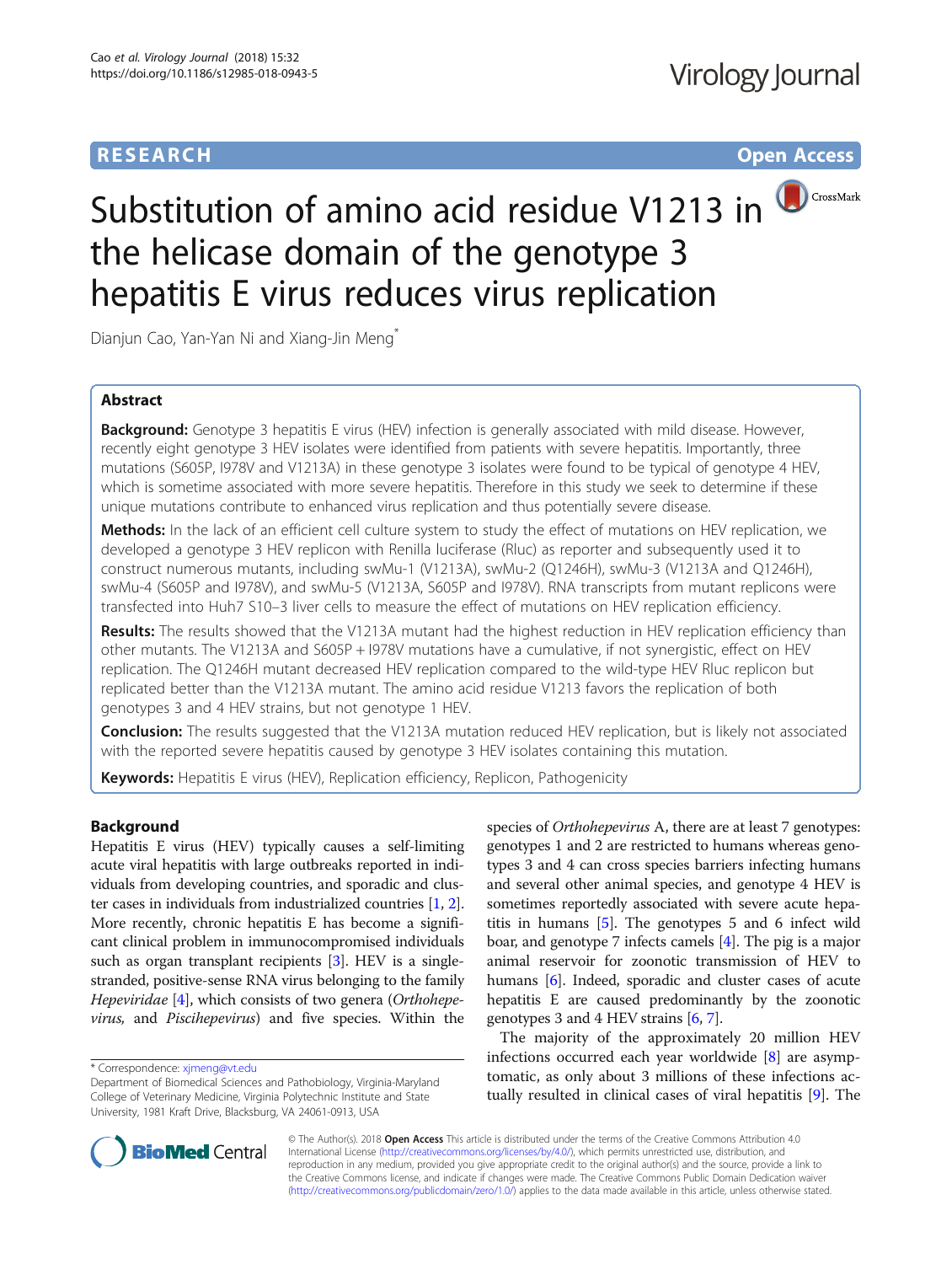mechanisms underlying the induction of liver damage by HEV remains unclear. It has been reported that the genotypes of HEV appear to be associated with diseaseinducing potential  $[10]$  $[10]$ . Among the 4 major genotypes of HEV that are known to infect humans, the zoonotic genotypes 3 and 4 HEV isolates are distributed worldwide and have been implicated in sporadic cases of acute hepatitis E in humans  $[1, 6, 9]$  $[1, 6, 9]$  $[1, 6, 9]$  $[1, 6, 9]$  $[1, 6, 9]$  $[1, 6, 9]$  $[1, 6, 9]$ . Interestingly, fulminant or severe acute hepatitis was reported more frequently in humans infected with genotype 4 HEV in Japan [\[5](#page-7-0), [11\]](#page-7-0) and France [\[12](#page-7-0)]. Therefore, the virus genotype of the infected patient may potentially influence the severity of liver disease. However, the genetic element(s) in viral genome that are responsible for viral replication and pathogenesis remain unknown.

The genotype 3 HEV is distributed worldwide, and infects humans, pigs, deer, rabbits and other animal species. Recently, increased virulence associated with HEV genotype 3 (JIO strains) infection was reported from patients with severe hepatitis in Japan, although the course of genotype 3 HEV infection is generally asymptomatic [[13](#page-7-0)]. These JIO strains clustered together with 5 swine isolates from Japan [[14\]](#page-7-0) and shared an approximately 98% to 99.8% nucleotide sequence identity with that of swine HEV, suggesting that these apparently "high virulent strains" of genotype 3 HEV may be of zoonotic origin. There is no reported recombination between the JIO strains of genotype 3 HEV and isolates of genotype 4 HEV, but 18 unique amino acid substitutions were identified. Interestingly, three of these mutations (S605P, I978V, and V1213A) located in the helicase or protease domain of HEV were found to be typical of genotype 4 viruses which are sometimes associated with more severe hepatitis. Therefore, it is logical to hypothesize that these mutations may be responsible for the increased virulence reported in these genotype 3 HEV strains in humans. Knowing the effects of these mutations on HEV replication will greatly help us understand the mechanism of HEV pathogenesis. Thus, in this study, we determined the effect of the V1213A, S605P, and I978V amino acid residue mutations on the efficiency of HEV replication using the HEV replicon systems, since currently there is a lack of an efficient cell culture system for HEV propagation.

# Methods

#### Cell cultures, HEV infectious clones, and HEV replicons

The Huh7-S10–3 liver cell line that supports a limited level of HEV replication and the genotype 1 human HEV infectious clone (Sar55 strain) are gifts from Dr. Sue Emerson (NIH, Bethesda, MD). The Huh7-S10–3 liver cells were cultured in DMEM medium containing 10% heat-inactivated fetal bovine serum (FBS) at 37 °C in a 5%  $CO<sub>2</sub>$  incubator. The infectious cDNA clones pSHEV3 (genotype 3 swine HEV) and TW9616

(genotype 4 human HEV) were constructed in our laboratory and described previously [\[15](#page-7-0), [16\]](#page-7-0). The EGFP replicons of genotype 1 HEV Sar55 and genotype 3 HEV pSHEV3 were constructed previously in our laboratory [[17\]](#page-7-0). The pSK-HEV2-hRluc replicon was described previously [\[18\]](#page-7-0).

# Construction of genotype 3 HEV, and genotype 4 HEV Renilla luciferase (hRluc) replicons

HEV does not replicate efficiently in cell culture, and therefore in order to study the effect of mutations on HEV replication, an HEV replicon system is needed to more robustly assess the effect of mutations on virus replication efficiency. The infectious cDNA clones of the pSHEV3 and TW6196E were used as the backbone for the construction of genotype3 and 4 HEV Rluc replicons, respectively. The Rluc replicons were constructed by synthesizing a PCR fusion product containing the 3' ORF1 region of pSHEV3 or TW6196E fused to the Rluc gene and substituting it for the AflII to *HpaI* region in the pSHEV3 infectious cDNA clone or the AflII to EcoRI region in the TW6196E infectious cDNA clone (Fig. [1a](#page-2-0) and [b](#page-2-0)). The 3' ORF1 region from pSHEV3 or TW6196E was amplified from the infectious cDNA clones by using the primer set SWHEV4623U and SWHEV5208L or TW4675F and TW5168R, respectively (Table [1](#page-3-0)). The hRluc gene was amplified from pGL4.70[hRluc] vector (Promega) by using the primer set SWhRluc1U and SWhRluc915L or TWJRhRlucU and TWhRlucL, respectively (Table [1](#page-3-0)). All amplified PCR products were purified with a wizard SV gel and PCR clean-up system (Promega). Subsequently, the pSHEV3- and the TW6196E-related PCR products were mixed, respectively, and the fusion PCR reaction performed. The fusion product was purified by wizard SV gel and PCR clean-up system, digested with AflII-HpaI or AflII-EcoRI accordingly, and ligated into the large fragment of the corresponding infectious cDNA clones from which the AflII-HpaI or AflII-EcoRI region were deleted (Fig [1b](#page-2-0)). The inserts of both replicons were confirmed by Sanger DNA sequencing.

#### Construction of mutants of genotype 3 HEV replicon

The mutants containing the V1213A mutation in ORF1 of HEV genotype 3 GFP replicon (pSHEV3-EGFP) and the A1213V mutation in ORF1 of HEV genotype 1 GFP replicon (pSK-HEV2-EGFP) were constructed with QuikChange® II XL Site-Directed Mutagenesis Kit (Stratagene). Using the pSHEV3-Rluc replicon as the backbone, we also constructed 5 mutants with mutations in the ORF1, designated as (1) swMu-1 mutant containing the V1213A mutation; (2) swMu-2 mutant containing the Q1246H mutation; (3) swMu-3 mutant containing the  $Q1246 + V1213A$  mutations; (4) swMu-4 mutant containing  $S605P + I978V$  mutations, and (5) swMu-5 mutant containing S605P + I978V + V1213A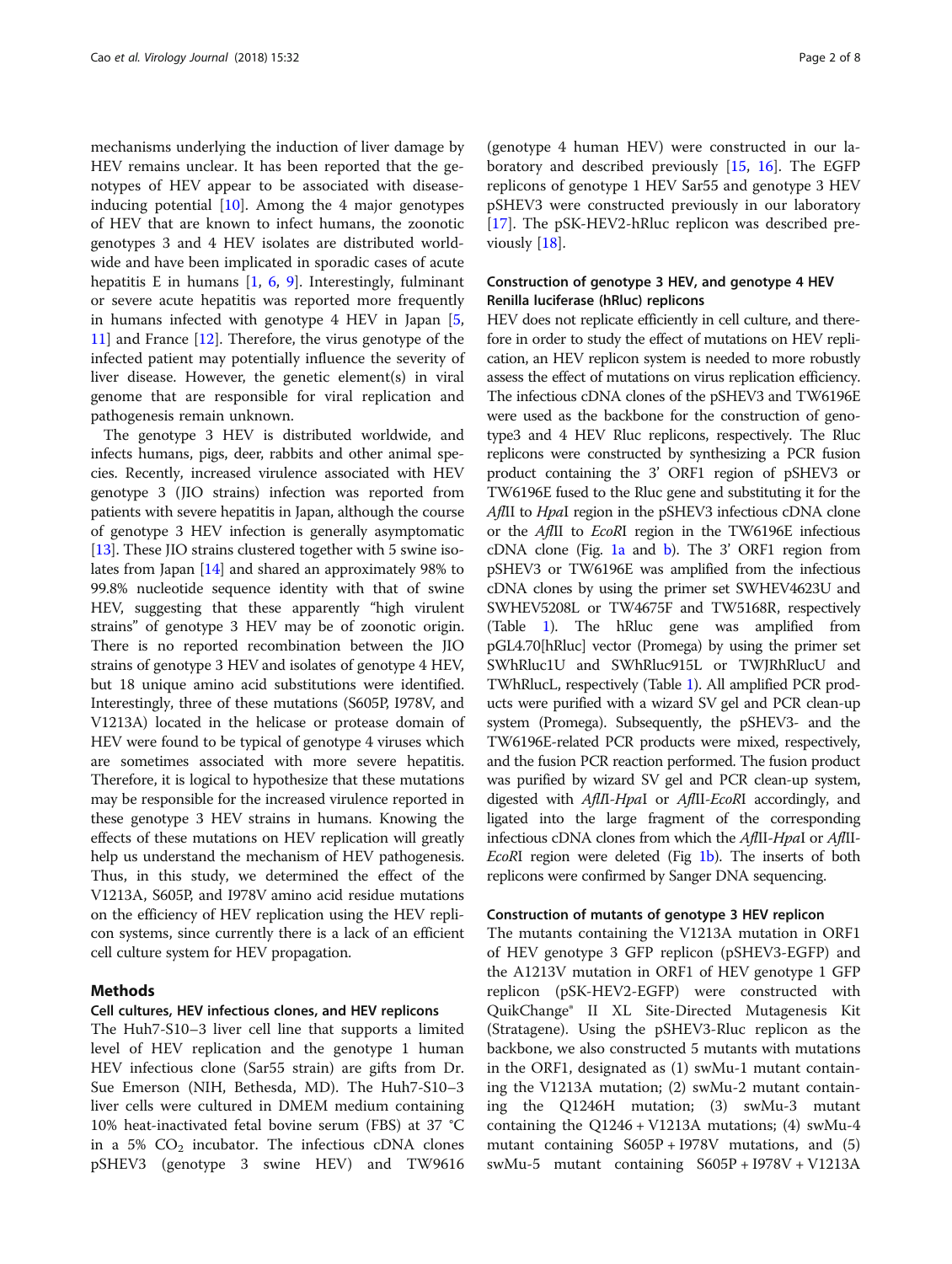

<span id="page-2-0"></span>

mutations (Fig. 1c and  $d$ ). The mutants containing single site mutation were generated with QuikChange® II XL Site-Directed Mutagenesis Kit (Stratagene) and the mutants containing double or triple mutations were produced with QuikChange® multi Site-Directed Mutagenesis Kit (Stratagene) according to the manufacturer's instructions. All primers used to introduce the mutations were listed in Table [1.](#page-3-0)

# Construction of mutants of genotype 1 and genotype 4 HEV Rluc replicons

To assess the impact of amino acid substitution at position 1213 in the ORF1 on virus replication of genotype 1 and genotype 4 HEV, we constructed the A1213V mutant replicon in the HEV hRluc replicon of HEV genotype 1 (pSK-HEV2-Rluc) and genotype 4 (TW6196-Rluc), respectively, with QuikChange® II XL Site-Directed Mutagenesis Kit (Stratagene). The TW6196-Rluc HEV replicon was constructed in this study, and the primers used for the construction were listed in Table [1](#page-3-0).

# In vitro RNA transcription and transfection

The plasmids containing the backbone of pSK-HEV2 (genotype 1 HEV) were linearized with BglII. The plasmids containing the backbone of pSHEV3 (genotype 3 HEV) were digested with *XbaI*, and the plasmids containing genotype 4 HEV backbone were linearized with SpeI. The purified linearized plasmid DNA was used as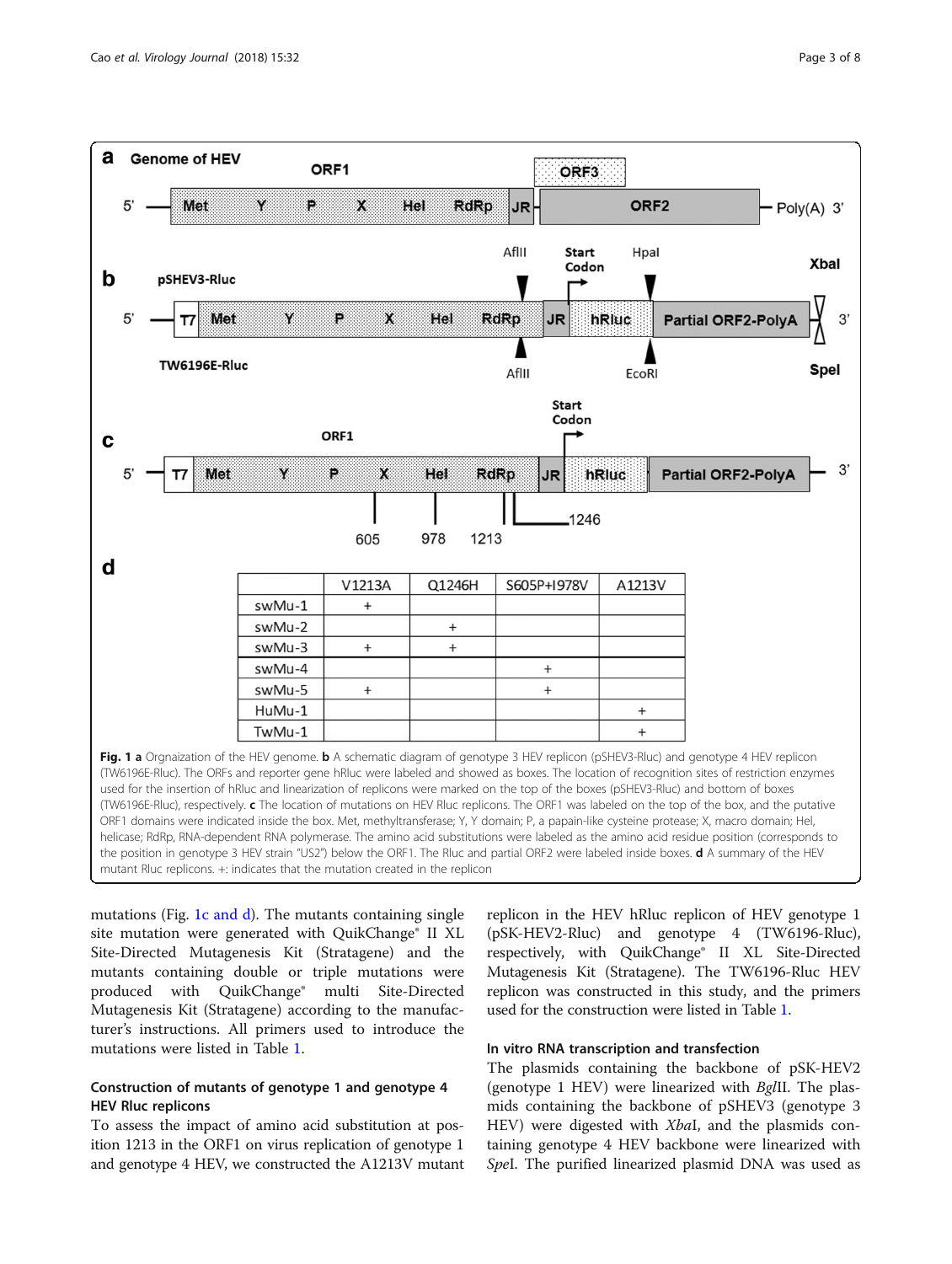| Primer IDs |                 | Primer Sequence <sup>a</sup>                        | Modificationsb     |
|------------|-----------------|-----------------------------------------------------|--------------------|
| Replicon   |                 |                                                     |                    |
|            | TW4675F         | 5' GCTATGAGTTCCGGGACCTCAA 3'                        | <b>TW6196-Rluc</b> |
|            | <b>TW5168R</b>  | 5' GGTGGCATCGCCATGCAA 3'                            |                    |
|            | TWJRhRlucU      | 5' TTGCATGGCGATGCCACC ATGGCTTCCAAGGTGTACGAC 3'      |                    |
|            | <b>TWhRlucL</b> | 5' AGAATTCAGCGCTGCTAGCTATTACTGCTCGTTCTTCAGCACG 3'   |                    |
|            | SWhRluc1U       | 5' TGCATCGCCCATGGGATCACCATGGCTTCCAAGGTGTACGAC 3'    | pSHEV3-Rluc        |
|            | SWhRluc915L     | 5' CGGTTAACATATGCTAGCCTATTACTGCTCGTTCTTCAGCACG 3'   |                    |
|            | SWHEV4623U      | 5' CGCCGAAGGAGTCTCTTAAGGGT 3'                       |                    |
|            | SWHEV5208L      | 5' GTCGTACACCTTGGAAGCCATGGTGATCCCATGGGCGATGCA 3'    |                    |
| Mutagenic  |                 |                                                     |                    |
|            | HFV3MvaU        | 5' GTGAGGTCGGCATTTCGGATGCAATTGTCAATAACTTTTTCCTTG 3' | V1213A             |
|            | HEV3MvaL        | 5' CAAGGAAAAAGTTATTGACAATTGCATCCGAAATGCCGACCTCAC 3' |                    |
|            | HEV3MghU        | 5' GATCAGAACCTCGGGACTCTACATGCCTTCCCGCCGTCCTGCCAG 3' | O/H                |
|            | HEV3MghL        | 5' CTGGCAGGACGGCGGGAAGGCATGTAGAGTCCCGAGGTTCTGATC 3' |                    |
|            | HEV3MspU        | 5' GTCTATGGGGGCCGGGCCTCATAGCCTCACTTATG 3'           | S605P              |
|            | HEV3MspL        | 5' CATAAGTGAGGCTATGAGGCCCGGCCCCCATAGAC 3'           |                    |
|            | HEV3MivU        | 5' GCTTGTGCCGGCTGCACTGTTAGTCCTGGGATTG 3'            | <b>1978V</b>       |
|            | HEV3MivL        | 5' CAATCCCAGGACTAACAGTGCAGCCGGCACAAGC 3'            |                    |
|            | HEV3MvaHU       | 5' GTGAGGTCGGCATTTCGGATGCTATTGTCAATAACTTTTTCCTTG 3' | V1213A (2nd)       |
|            | TWMavU          | 5' TGAGGTGGGTATCTCTGATGTTATTGTTAACAACTTCTTCC 3'     | A1213V TW6196      |
|            | TWMavL          | 5' GGAAGAAGTTGTTAACAATAACATCAGAGATACCCACCTCA 3'     |                    |
|            | HEV2MavU        | 5' GCGAGGTGGGCATCTCCGATGTGATCGTTAATAACTTTTTCCTTG 3' | A1213V Sar55       |
|            | HEV2MavL        | 5' CAAGGAAAAAGTTATTAACGATCACATCGGAGATGCCCACCTCGC 3' |                    |

<span id="page-3-0"></span>Table 1 Primers used in the generation of HEV Rluc replicons and their mutants

<sup>a</sup>Sequences of primers

<sup>b</sup>Rluc inserted into HEV genomes or amino acid mutation introduced by the primer

templates for in vitro transcription of capped RNA with the mMessage mMachine T7 ultra kit (Ambion) as described previously [\[18\]](#page-7-0).

The capped RNA transcripts from each of the HEV replicons as well as replicons containing mutation(s) were co-transfected together with firefly luciferase RNA into the Huh7-S10–3 liver cells with DMRIE-C reagent (Invitrogen) following the manufacturer's instruction. Huh7-S-10-3 cells that had been transfected with RNA transcripts from HEV replicons or mutants were harvested at 5 days post-transfection. The GFP expression signals were analyzed by flow cytometry as described previously [\[19\]](#page-7-0). The luciferase activities were measured with a dual luciferase reporter assay system (Promega), and firefly luciferase signals from the co-transfected firefly luciferase RNA were used to normalize the Renilla luciferase signals [[17](#page-7-0), [18\]](#page-7-0). Relative Luminescence Unit (RLU) is measured at 5 days post-transfection and normalized with the signal from the co-transfected firefly luciferase RNA. Data were collected from an average of eight separate replicate experiments. For the comparison of RLU produced by multiple mutants of HEV Rluc replicons, data were

presented as relative luciferase activities to wild-type replicon (the ration of the sample's RLU to that produced by the wild-type replicon), and the RLU for the wild-type Rluc replicons were set as 100%.

#### Statistical analysis

Multiple comparisons among the experimental groups were analyzed with one-way analysis of variance (ANOVA) followed with Kruskal-wallis test, and the comparisons between two groups were calculated with two-tailed  $t$ -test. All data analyses were performed with GraphPad Prism 6 (GraphPad Software, Inc.). The significant difference was defined as  $P < 0.05$ , and the highly significant difference as  $p < 0.01$ .

### Results

# The A1213V mutation in genotype 1 HEV and the V1213A mutation in genotype 3 HEV decreased virus replication efficiency

To determine if the mutation at amino acid residue 1213 in genotypes 1 and 3 HEV has any effect on virus replication, we compared the replication levels of HEV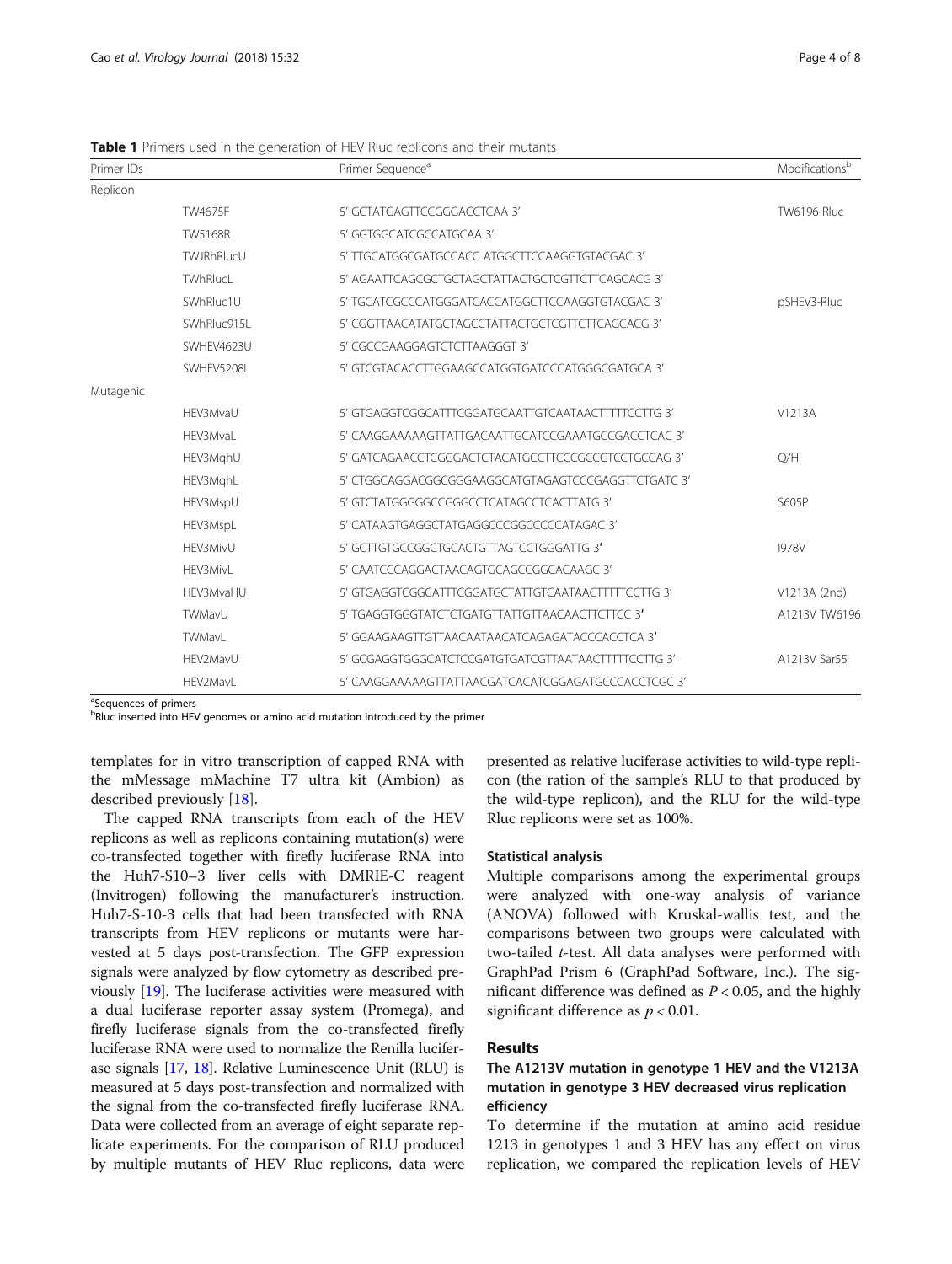EGFP replicons containing the A1213V mutation in genotype 1 and V1213A mutation in genotype 3 HEV replicons. A significantly lower number of GFP-positive cells was observed in Huh7 S10–3 liver cells transfected with the genotype 1 pSK-HEV2-EGFP replicon containing the A1213V mutation (Fig  $2a$ ). The V1213A mutation in the genotype 3 HEV EGFP replicon showed a slightly but significant lower number of EGFP-positive Huh7 S10–3 cells as well (Fig 2b). The results suggest that the mutation at amino acid residue 1213 reduced the replication level of both genotype 1 and genotype 3 HEV replicons.

However, we found that the EGFP HEV replicon systems are not very sensitive for measuring HEV replication level. For example, the genotype 3 HEV EGFP replicon not only showed lower number of EGFPpositive cells in the transfected cells but also exhibited a lower density of GFP signal in the positive cells. Since both the number of positive cells and the density of positive signals are related to the replication level of HEV replicons, a more sensitive replicon system such as Renilla luciferase replicon is needed to compare the replication level of HEV and their mutants in the absence of an efficient cell culture system for HEV propagation.

# HEV luciferase replicon system reflects virus replication more accurately than the HEV EGFP replicon

By using a Renilla luciferase as the reporter, we developed HEV genotypes 1 and 3 Rluc replicon systems. Subsequently, a V1213A mutant Rluc replicon (swMu-1) was constructed in the HEV genotype 3 Rluc replicon, and a A1213V mutant was constructed in the HEV genotype 1 Rluc replicon. The luciferase activities in Huh7 liver cells transfected with the RNAs from the V1213A and A1213V mutant replicons were measured and analyzed. The results showed that the A1213V mutation in genotype 1 HEV Rluc-replicon reduced HEV replication level similar to what we found with the EGFP replicon system (Fig 2c). The V1213A mutation in HEV genotype 3 Rluc-replicon reduced HEV replication efficiency more significantly than what we observed with the EGFP replicon system (Fig 2d). The data suggested that the HEV luciferase replicon system is more



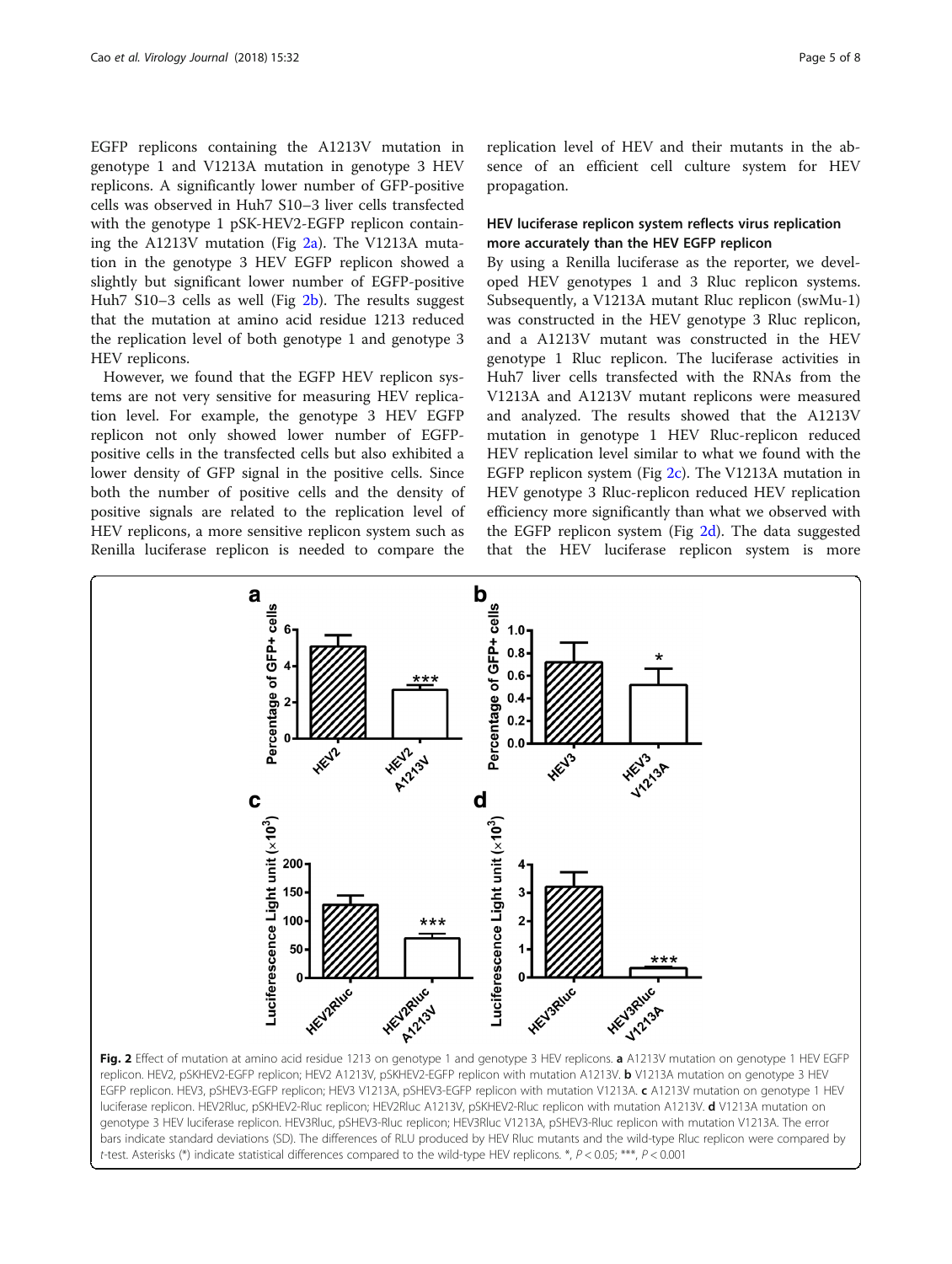sensitive, and reflects HEV replication more accurately than HEV EGFP replicon system.

# The S605P and I978V double mutations in genotype 3 HEV significantly decreased virus replication efficiency

When mutations S605P and I978V were introduced into the pSHEV3-Rluc genotype 3 HEV replicon, we found that the dual mutations significantly reduced the replication efficiency of pSHEV3-Rluc HEV replicon, which can be further reduced by introducing the V1213A mutation (Fig 3). The results indicated that the V1213A mutation affected the replication efficiency of genotype 3 HEV more significantly than S605P + I978V mutations. To confirm that the effect of V1213A mutation on HEV replication was caused by amino acid change, not the nucleic acid, we constructed another V1213A mutation with a different condon, GCA, in place of the previous codon GCT. There was no difference on the efficiency of HEV replication when S650P + I978V replicon was combined with different codons of the V1213A mutation, suggesting that the effect of the mutation on HEV replication was caused by the amino acid change.

# The Q1246H mutation in genotype 3 HEV reduced virus replication efficiency at a lower level than the V1213A mutation

In addition to the mutations of V1213A, S605P and I978V, there is also a Q1246H mutation identified in the



high virulent genotype 3 HEV isolates, but the H residue is different from the corresponding residue typically found in the genotype 4 isolates  $[13]$  $[13]$ . To determine the effect of Q1246H mutation found in the high virulent genotype 3 HEV isolates on the virus replication, a panel of HEV mutants were also constructed in HEV Rlucreplicon to determine if these unique amino acid mutations affect HEV replication efficiency. In the genotype 3 HEV Rluc replicon system, we found that the V1213A mutation reduced HEV replication efficiency more significantly than the Q1246H mutation (Fig [4a](#page-6-0)). The V1213A + Q1246H double mutations had a more significant reduction of HEV replication level than the Q1246H mutation alone (Fig  $4a$ ). The results suggested that the V1213A mutation is more important to the replication of genotype 3 HEV than the Q1246H mutation, and that there was no apparent synergistic effect between V1213A mutation and Q1246H mutation.

# The A1213V mutation in genotype 4 HEV significantly increased virus replication efficiency

Furthermore, to determine if the function of amino acid residue at position 1213 is HEV genotype-specific, we constructed a A1213V mutant in the genotype 4 HEV Rluc-replicon. Contrary to what we observed with genotype 1 HEV, we found that the A1213V mutation significantly increased the replication level of genotype 4 HEV (Fig [4b\)](#page-6-0). The results suggested that the amino acid residue V at position 1213 actually favors the replication of both zoonotic genotypes 3 and 4, but not genotype 1.

# **Discussion**

Genotype 3 HEV infection typically is associated with asymptomatic or mild disease, although in immunocompromised individuals genotype 3 HEV causes chronic infection [[3\]](#page-7-0). However, there was a report in Japan [[13](#page-7-0)] of severe hepatitis associated with 8 genotype 3 HEV isolates. Interestingly, three unique mutations (S605P, I978V and V1213A) identified in the ORF1 of these genotype 3 isolates were found to be characteristic of genotype 4 HEV strains, which was considered to be more likely associated with severe hepatitis [\[13\]](#page-7-0). Due to the lack of a small animal model for HEV pathogenicity study and a robust cell culture system to study HEV replication, the virus replication fitness or efficiency is often used as a convenient and reliable method to estimate if the mutation(s) in viral genome has any impact on the virus virulence. Therefore, in this study, we aimed to determine if these observed mutations in these genotype 3 HEV isolates affect the replication of HEV in vitro.

By using the HEV GFP replicons system, we first demonstrated that the mutation at amino acid residue 1213 reduced the replication efficiency of both HEV genotype 1 (A1213V) and HEV genotype 3 (V1213A). Our results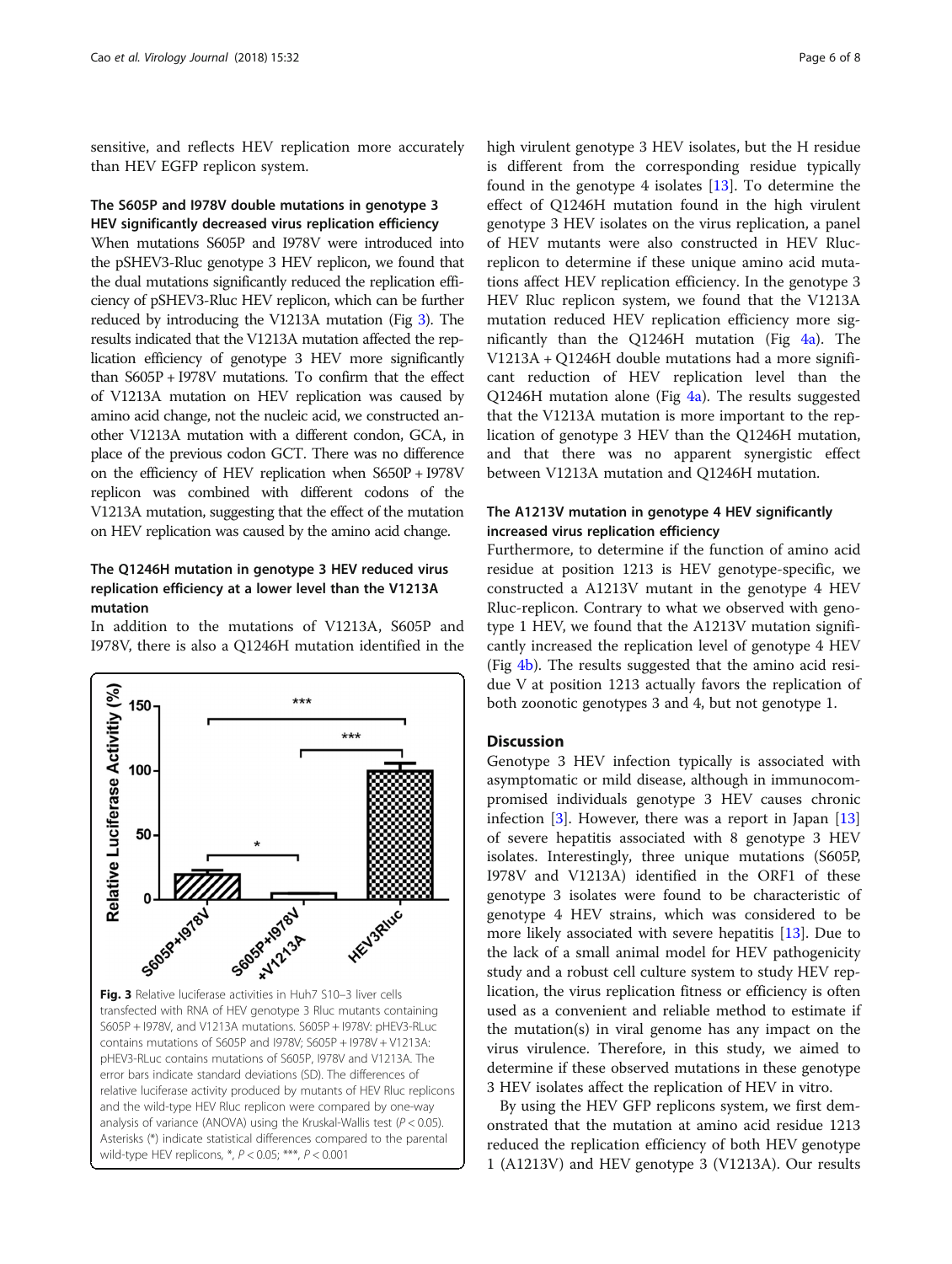<span id="page-6-0"></span>

indicated that the amino acid residue 1213 is critical for HEV replication, which is consistent with a previous report [[13](#page-7-0)]. However, the replication level of genotype 3 HEV EGFP replicons was low and not very sensitive, as evidenced by the low number of GFP-positive cells and low density of GFP signal, which makes it difficult to more accurately evaluate the replication efficiency in GFP-positive cells. To circumvent the obstacle of the low efficiency of HEV replication, particularly with the genotype 3 HEV EGFP replicon, we subsequently constructed renilla luciferase HEV replicons, which were proved to be more sensitive and accurately reflect the HEV replication level than the HEV EGFP replicons.

The pSHEV3-Rluc genotype 3 HEV replicon system yielded similar, but more reliable, results than that of the HEV EGFP replicons system, demonstrating that the V1213A mutation significantly reduced the replication efficiency of genotype 3 HEV, whereas the A1213V mutation slightly decreased the replication efficiency of genotype 1 HEV. The amino acid residue 1213 locates in the helicase domain of the HEV ORF1, which has been considered as a critical factor for HEV replication. Since the A1213V mutation in genotype 1 HEV also reduced the viral replication efficiency, suggesting that the V1213 residue is not the optimal residue for genotype 1 HEV replication.

When we examined the effect of other mutations (S605P and I978V) that were characteristic of genotype 4 HEV on virus replication, we found that S605P and I978V mutations significantly reduced the efficiency of genotype 3 HEV replication ( $p < 0.001$ ). Introduction of the V1213A mutation into the S605P-I978V double mutant further reduced the viral replication efficiency

 $(p < 0.05)$ , suggesting that the two sets of mutations have a cumulative, if not synergistic, effect on genotype 3 HEV replication. To further verify that the effect of mutation V1213A is caused by the amino acid, we used a different synonymous codon of the Alanine to create the V1213A mutation in the S605P + I978V mutant, and similar results in HEV replication efficiency were obtained. Taken together, the data suggested, contrary to what we initially thought, that the three mutations identified in the genotype 3 HEV isolates associated with severe hepatitis in Japan actually decreased the efficiency of replication of genotype 3 HEV. The S605P and I978V mutations are located in a relatively high variable region of the ORF1 protein, whereas the V1213A mutation is located in the helicase, an enzyme involving in viral replication. Interestingly, here we demonstrated that the Q1246H mutation identified in the high virulent genotype 3 HEV isolates, but the H residue is different from the corresponding residue typically found in the genotype 4 isolates, only decreased the replication efficiency of genotype 3 HEV at a lower level as compared to that of the V1213A mutation. Our results revealed that the V1213A mutation affects HEV replication efficiency more than that of Q1246H mutation. The V1213A mutation has more drastic effect on HEV replication efficiency, and this may likely due to the effect of the mutation on the function of viral helicase.

Interestingly, when we assessed the effect of A1213V mutation on the replication efficiency of genotype 4 HEV using the genotype 4 HEV luciferase replicon system, we found that the A1213V mutation slightly increased the replication level of genotype 4 HEV ( $p <$ 0.05). The data suggested that the amino acid residue